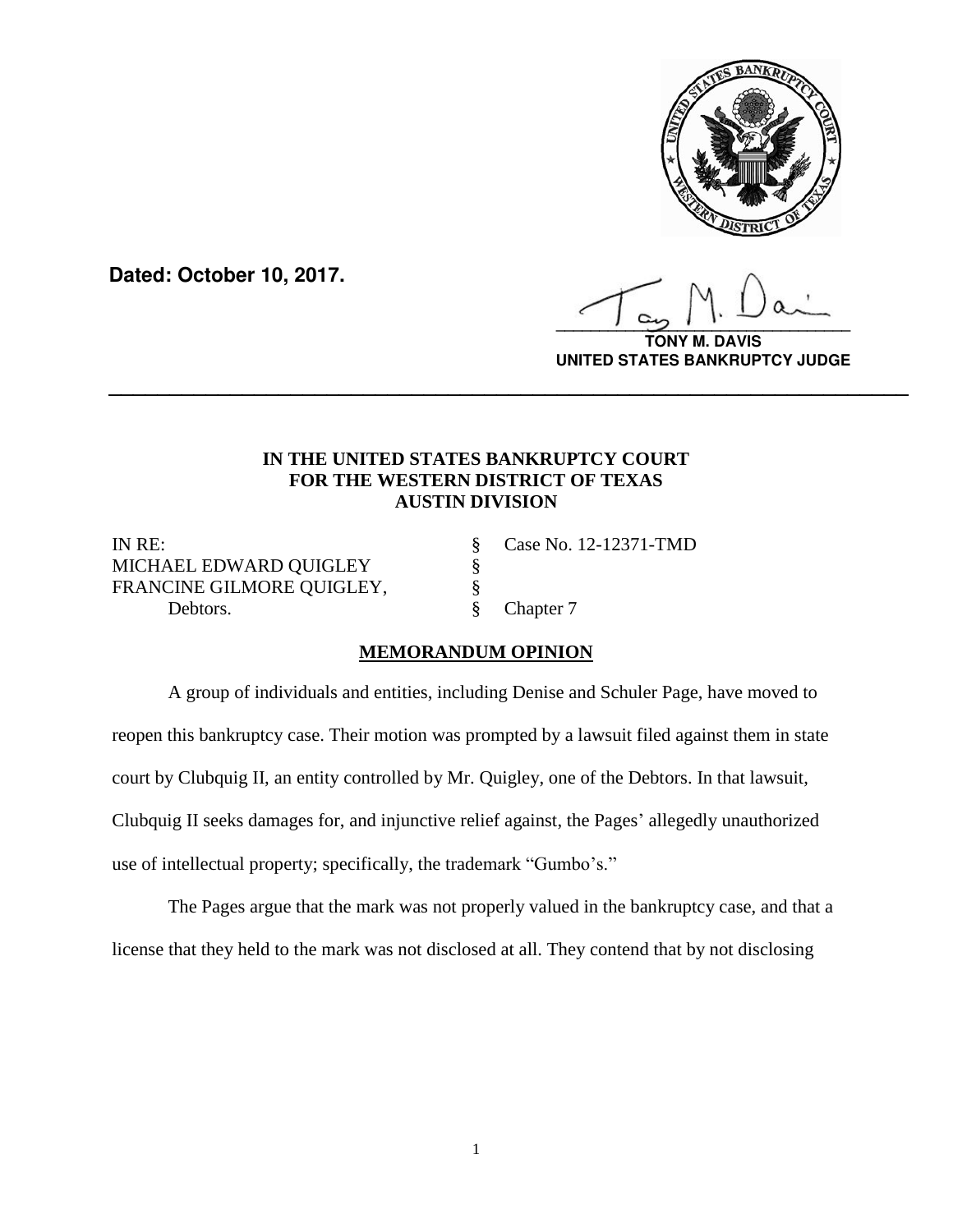the license, and by valuing the company that owned the mark as worthless, the Debtors actively misled the Chapter 7 Trustee. $<sup>1</sup>$ </sup>

# **I. FACTS**

From the records of the U.S. Patent and Trademark office, it appears that the mark "Gumbo's, A Louisiana Style Café" has been in existence since 1999, and was assigned to various entities owned by Mr. Quigley starting in 2003.<sup>2</sup> While the Quigleys were in bankruptcy, the mark was owned by LRTCL, LLC, a company partly owned by Mr. Quigley.<sup>3</sup> In addition, Clubquig II registered a second mark, "Gumbo's," in 2010.<sup>4</sup> About a year ago, and three years after the bankruptcy was closed, those entities assigned both marks to Mr. Quigley.<sup>5</sup>

Although not entirely clear from the testimony, it appears the Quigleys opened several restaurants, including three that used one or both Gumbo's marks.<sup>6</sup> At some point, Mr. Quigley's business partner embezzled \$1 million from the companies, and that loss of capital caused the restaurants to founder.<sup>7</sup> The first was lost in 2009, and a second was sold in late 2011 (about a year prior to bankruptcy) for enough money to pay off tax and other debts owed by the Quigleys.<sup>8</sup> The third Gumbo's was sold to the Pages a few months prior to bankruptcy, again, for enough money to pay off accumulated debt.<sup>9</sup>

In their bankruptcy schedules, the Quigleys listed Clubquig II and LRTCL, LLC as being "inactive," and as being worthless.<sup>10</sup> In their statement of financial affairs, they listed LRTCL,

 $\overline{a}$ 

<sup>&</sup>lt;sup>1</sup> What the Pages hope to gain by reopening the case is unclear. If the case is reopened, and the Trustee chooses to administer the mark, the Trustee will substitute in as party plaintiff in the state court suit and the Pages will face the same problem they face now.

<sup>2</sup> Hr'g on Mot. to Reopen Chapter 7 Case, Movant's Ex. 12, at 24-26.

<sup>3</sup> *Id.* at 25.

<sup>4</sup> *Id.* at 22-23.

<sup>5</sup> *Id.* at 23, 26.

<sup>6</sup> Hr'g on Mot. to Reopen Chapter 7 Case, Quigley Testimony.

<sup>7</sup> *Id.*

<sup>8</sup> *Id.*

<sup>9</sup> *Id.*

<sup>&</sup>lt;sup>10</sup> Schedule B at 15, ECF No. 1.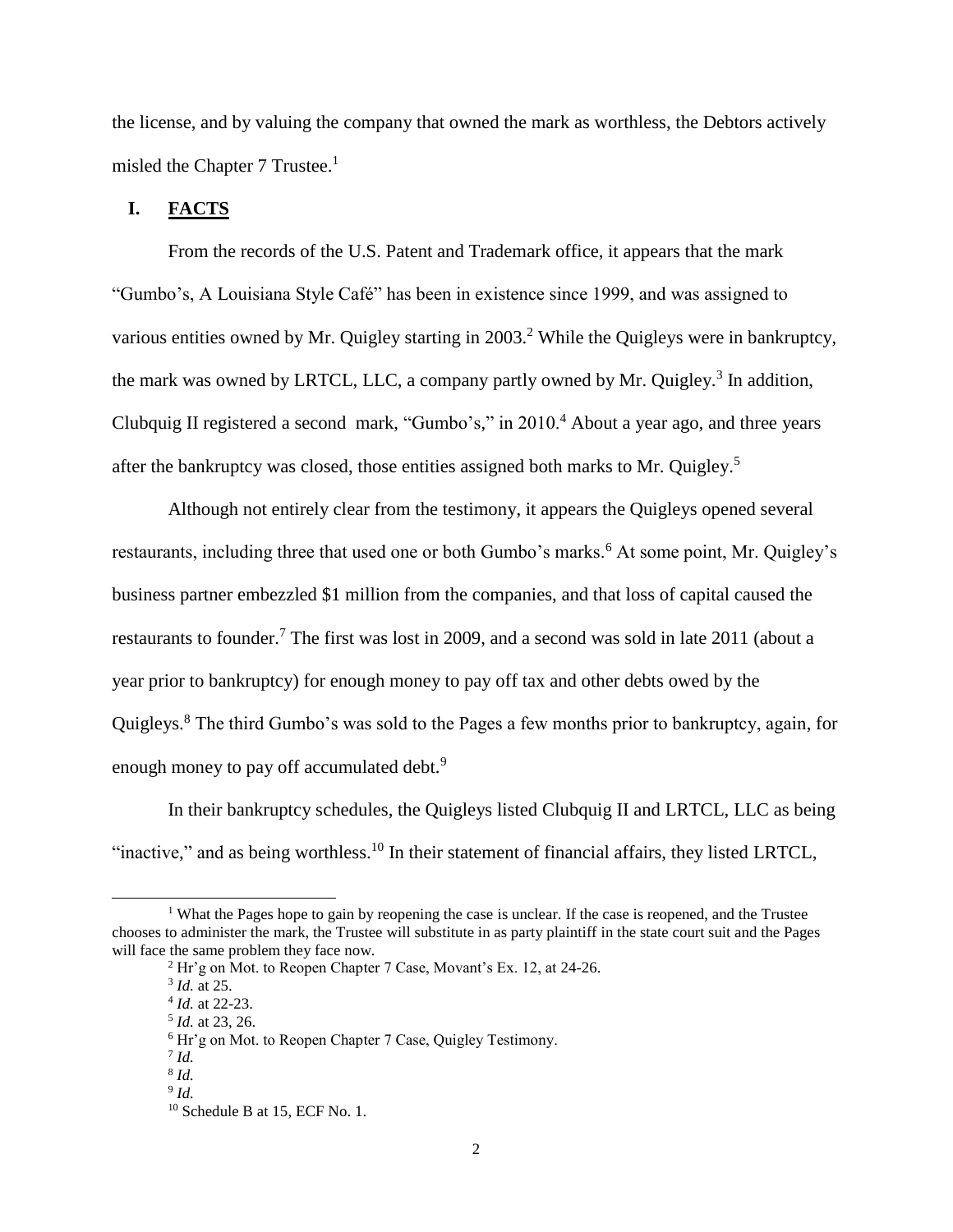LLC as the holder of the Gumbo's mark, and as being in business from "2/10—current."<sup>11</sup> Together, the information in the schedules and the statement of financial affairs constituted a representation by the Quigleys that the "Gumbo's" mark was worthless.

However, in existence at that time of the bankruptcy, but not disclosed, was a license agreement between Clubquig II and the Pages that gave the Pages the right to use the mark.<sup>12</sup> Of course, Clubquig II was not the Debtor, and so the Quigleys were not required to disclose the license. In addition, the royalty payable under the license agreement was 0%.<sup>13</sup> Mr. Quigley testified that although a market rate would be 2%, he charged 0% to the Pages because he was helping them make a go of the restaurant and so did not want to impose an additional financial burden on them, but still wanted to protect their use of the mark.<sup>14</sup> Evidently, the Pages were ultimately successful in using the mark in the restaurant they bought from the Quigleys because the suit in state court alleges that they exceeded the scope of the license by opening a second Gumbo's restaurant.<sup>15</sup>

At the meeting of creditors, Mr. Quigley was closely questioned by the Trustee about his various restaurants.<sup>16</sup> In response to these questions, Mr. Quigley disclosed that he had a consulting agreement to help the Pages run the restaurant they bought from the Quigleys.<sup>17</sup> He did not disclose the license agreement but also was not asked about it. He did testify that LRTCL owned the Gumbo's mark.<sup>18</sup> The exchange went as follows:

MR. OSHEROW: LRT -- LRTCL?

l

<sup>&</sup>lt;sup>11</sup> Am. Statement of Financial Affairs at 8, ECF No. 9.

 $12$  Mot. to Reopen Case, Ex. B, at 11-19, ECF No. 43-2.

 $13$  Mot. to Reopen Case, Ex. B, at 15, ECF No. 43-2.

<sup>&</sup>lt;sup>14</sup> Hr'g on Mot. to Reopen Chapter 7 Case, Quigley Testimony.

<sup>15</sup> *Id.* at 3-4.

<sup>&</sup>lt;sup>16</sup> Hr'g on Mot. to Reopen Chapter 7 Case, Movant's Ex. 3, at 10:19-19:21 (Testimony from Nov. 21, 2012) Meeting of Creditors).

<sup>17</sup> *Id.* at 13:19-15:6.

<sup>18</sup> *Id.* at 16:18-17:12.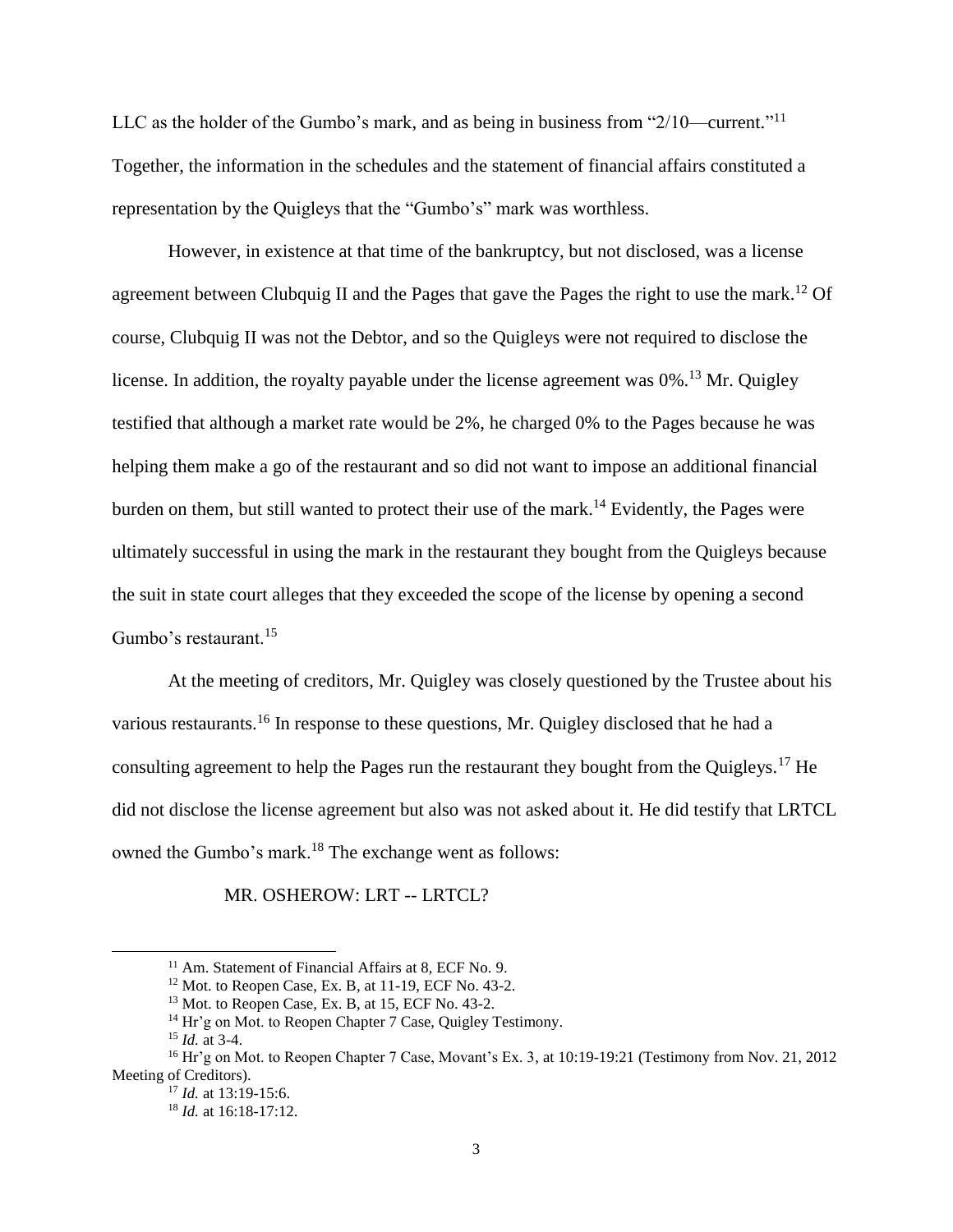MR. QUIGLEY: -- CL. That's Lauren, Rachel, Trent -- I forget his sons' names. That's still in existence. That's -- has the Gumbo's mark, the trademark. MR. OSHEROW: Uh-huh. MR. QUIGLEY: And it's -- we own 50 percent of that. MR. OSHEROW: Does it do any business or is it just on a --MR. QUIGLEY: We just purely formed it to have a place to -- to place between the two of us, Francine and I and the other owner, to have a place to park the trademark. MR. OSHEROW: Okay. MR. QUIGLEY: It does nothing. It receives no money from -- MR. OSHEROW: Have you ever opened a bank account or done anything like that? MR. QUIGLEY: No, sir.<sup>19</sup>

### **II. ANALYSIS**

The Pages note that the mark was owned by LRCTL, but the license was in the name of Clubquig II. They also note that all these entities were listed as being worthless, and that the license was not disclosed. According to the Pages, these facts all indicate an attempt by Quigley to play a shell game and hide the value of the Gumbo's mark. They claim that the mark was property of the estate, and if the Trustee had known the true value of the mark, he would have administered it.

The threshold issue is whether the mark is an asset that was abandoned when the case closed. The Bankruptcy Code states that "[u]nless the court orders otherwise, any property scheduled under section 521(a)(1) of this title not otherwise administered at the time of the closing of a case is abandoned to the debtor." $^{20}$ 

During the hearing on the motion to reopen, the lawyers for both sides agreed that the Chapter 7 Trustee was informed about the lawsuit and elected not to seek to reopen the case. In addition, the Trustee's counsel was in the courtroom, but did not take a position on the motion. Counsel for the U.S. Trustee was also in the courtroom, but did not appear or take a position.

 $\overline{a}$ 

 $19$  H'rg on Mot. to Reopen Chapter 7 Case, Movant's Ex. 3, at 16:18-17:12.

 $20$  11 U.S.C. § 554(c).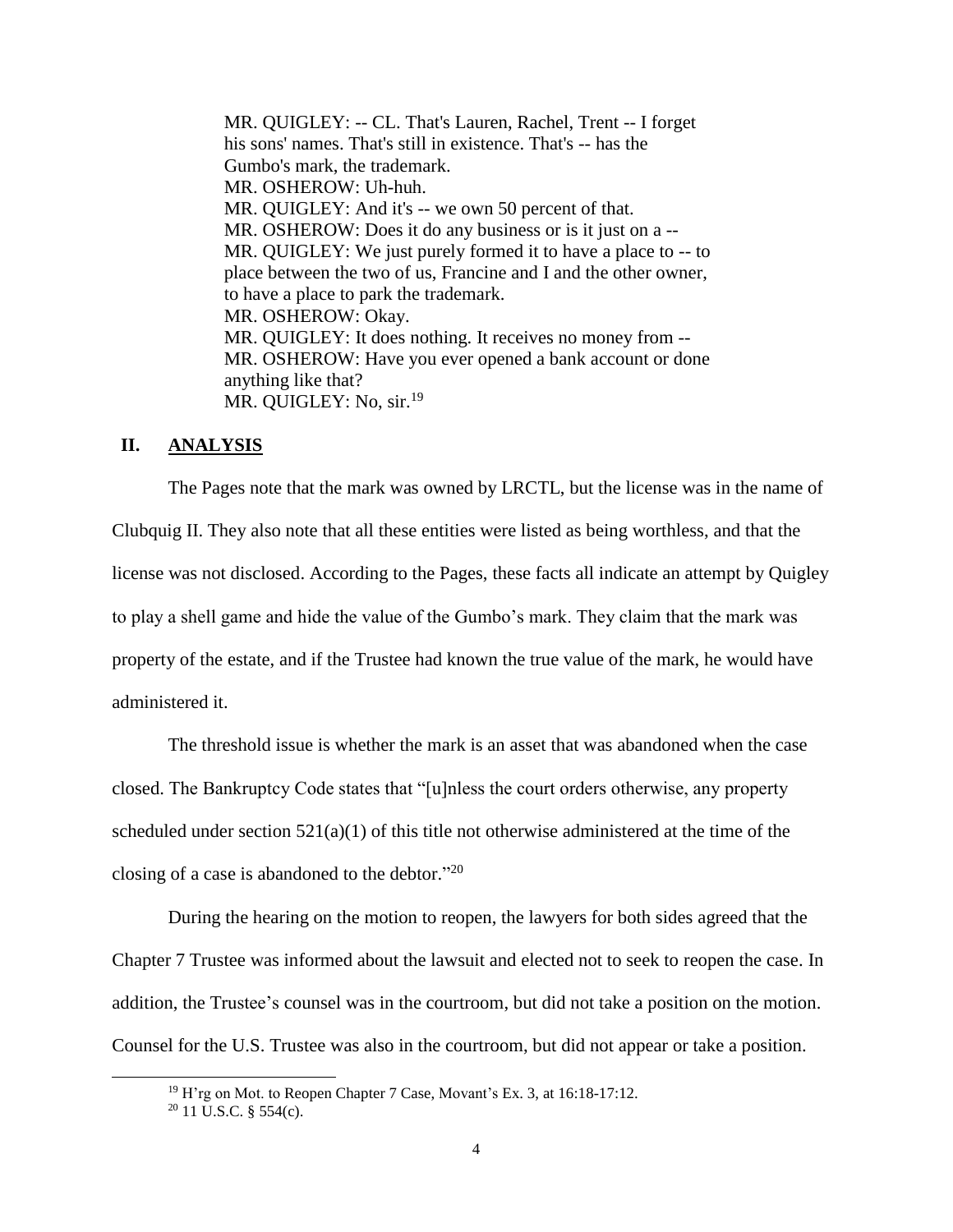There are two Gumbo's marks, both of which are currently owned by Mr. Quigley. But during the bankruptcy case, one was owned by Clubquig II, and the other by LRTCL. The disclosures made during the case did not reveal the one owned by Clubquig II. From this confusion, the Pages imputed a nefarious scheme on the part of Mr. Quigley. To be sure, the two marks created confusion, both for the Pages when they were sued by Clubquig II, and during the recent hearing, where no one seemed to realize that there were two marks.

But the essential facts were disclosed and discussed at the meeting of creditors. The Gumbo's marks were owned by entities that were in turn owned by the Quigleys. Of the three Gumbo's restaurants, one failed, one was converted on sale to an Italian restaurant, and the last—the one acquired by the Pages just before the bankruptcy—was struggling. Given these facts, the Trustee's lack of interest in trying to monetize the mark is perfectly understandable. Trustees must make the best business judgment they can on how to allocate their time and energy, and it makes no sense to second-guess the judgment made by the Trustee here, particularly using 20-20 hindsight with knowledge of facts—the Pages' success in opening a second Gumbo's—not available to anyone at the time the Trustee made his decision. Thus, when the case was closed, the Trustee left the asset unadministered, effectively abandoning the mark to the Quigleys. $21$ 

Granted, not much cause is needed to reopen a case.<sup>22</sup> Particularly where a debtor may have hidden or not fully disclosed an asset, courts are not hesitant to grant a motion to reopen.<sup>23</sup> Frequently, the trustee appointed in a closed case will move to reopen to administer assets that

 $\overline{a}$ 

 $21$  11 U.S.C. § 554(c).

<sup>22</sup> *See* 11 U.S.C. § 350(b) ("A case may be reopened in the court in which such case was closed to administer assets, to accord relief to the debtor, or for other cause."); *see also Dorsey v. U.S. Dep't of Education (In re Dorsey)*, No. 16-31085, 2017 WL 3821248, at \*3 (5th Cir. 2017) (quoting *Citizens Bank & Tr. Co. v. Case (In re Case)*, 937 F.2d 1014, 1018 (5th Cir. 1991)) ("The phrase 'or for other cause' as used in § 350(b) is a broad term which gives the bankruptcy court discretion to reopen a closed estate or proceedings when cause for such reopening has been shown.").

<sup>23</sup> *Kane v. National Union Fire Ins. Co. (In re Kane)*, 535 F.3d 380, 385 (5th Cir. 2008).